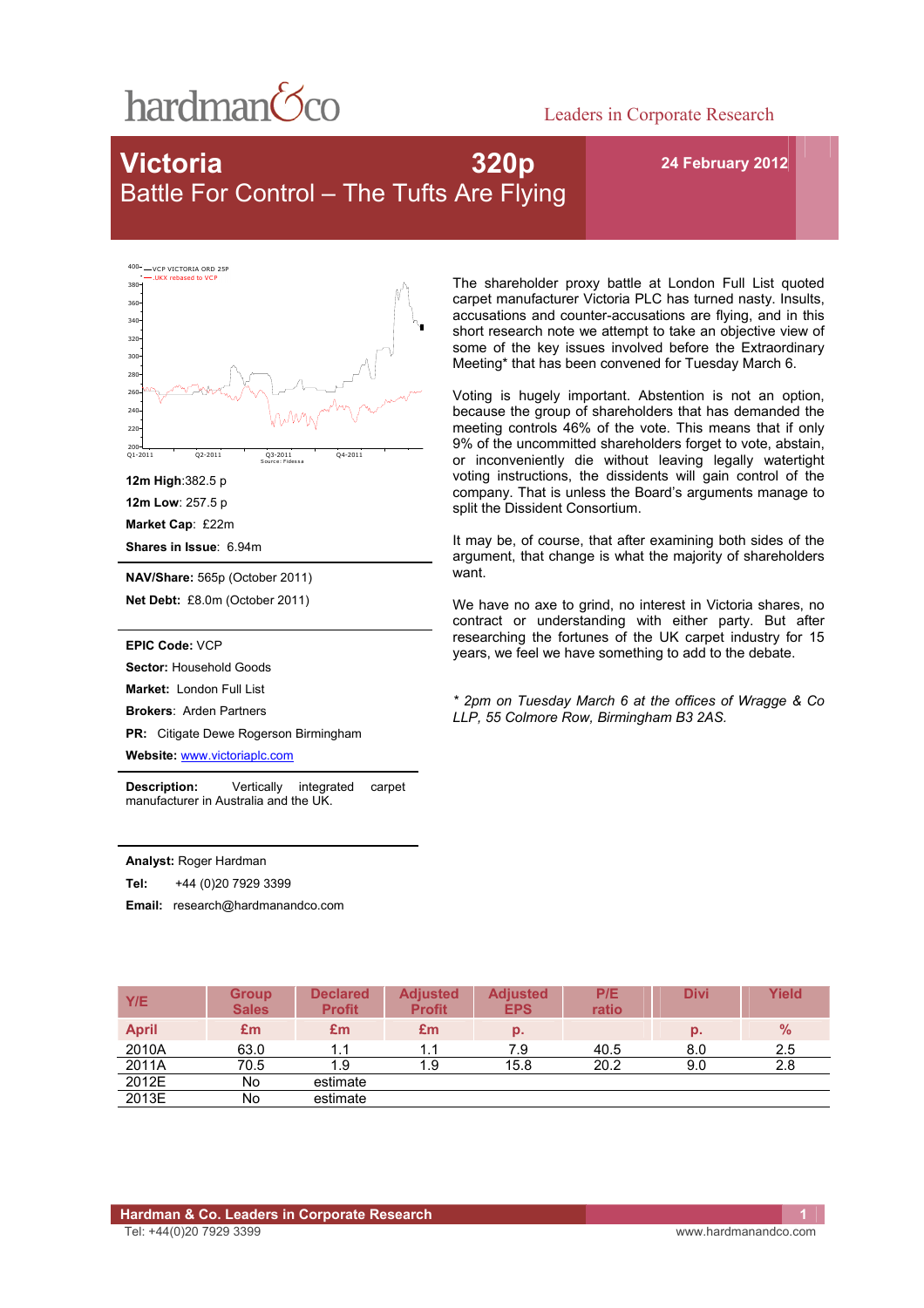

## **"Other carpet manufacturers' returns on equity are as high as 18%"**

The group proposing changes at Victoria has claimed 18% ROE can be seen in the carpet industry, but it hasn't actually named the comparisons, and our emails requesting information about these comparatives have not been answered. We think we have found an unquoted company that fits the bill. It is one that we regard as "best of breed" in the UK market.

It is the privately owned **Abingdon Flooring**. This is arguably the only sizeable UK carpet manufacturer that is comparable to Victoria PLC and also has a "clean" record as far as shareholders are concerned. Abingdon Flooring claims to be "the UK's largest privately owned manufacturer of quality carpets". Its sales revenues for the year to March 2011 were £67m, which is more than twice the UK sales revenue of Victoria plc and almost as large as the £70m that Victoria plc recorded as a group. Abingdon made a pre-tax profit of £0.94m on shareholders' funds of £5.30m, which is a ROE of 17.8% on the year's closing capital. Taking the traditional accountancy methodology of averaging starting and closing capital, the ROE for the year rises to 18.8%.

We rate Abingdon Flooring. It has been increasing market share in a declining market, has moved with gusto into the "smooth flooring" sector and has made waves in the industry by offering a lifetime stain-free guarantee. But on the downside, it is heavily geared. Its £5.3m of shareholders' funds is supporting £7.6m of invoice discounting and £2.4m of other debt, giving gearing of 200%. Before the Victoria shareholders get too carried away with this comparison, they should ask themselves whether they would be happy for their own company to carry this level of leverage.

The return on capital at Abingdon Carpets last year was 7.9%. This compares with the return on capital at Victoria plc of 5.2%. So Abingdon Carpets is doing better, but in practice there is not a huge difference between the two companies.

It is also interesting to note that Abingdon's pre-tax return on sales is, at 1.4%, lower than Victoria's 2.7%. Victoria's UK return on assets (a slightly different measure) is 1.2%.

Of course, Abingdon operates entirely in the UK, unlike Victoria, which is over 50% in Australia and makes c. 90% of its profit from there. Most of Abingdon's business is in a different segment, lower market synthetics rather than mid – high end wools. Abingdon has a big advantage in that it appears to have totally ignored Ireland, which lost money heavily for Victoria last year. But even stripping out Ireland, Victoria's return on capital is still less than that of Abingdon.

So, yes, the dissident shareholders are correct to quote this number, but as far as we can gather it only applies to very highly geared operations. And also to very exceptional operations, as well. Abingdon, like Victoria, is one of the very few survivors of a British carpet industry that has been driven almost to extinction by huge imports, primarily from Belgium and the Netherlands. Imports currently take 80% of the British carpet market.

We are not aware of any European carpet manufacturer that earns 18% in terms of return on capital. On the contrary, most other UK based carpet manufacturers have, even if continuing to trade currently, been through the Administration process during this recession, therefore effectively eliminating all value for their ordinary shareholders.

**Brintons**, the largest manufacturer in Victoria's home town of Kidderminster, went into Administration in 2011, and while it was bought out of administration by a private equity firm, since then has had one round of redundancies under its new owners, with workforce consultation currently in progress for a further 150 possible job cuts.

**Carpets of Kidderminster**, which claimed to be "the UK's largest specialist woven carpet manufacturer" and been established for 70 years, entered Administration in August 2010.

Among retailers, **Floors-2-Go** has collapsed twice, the first time in 2008 and again recently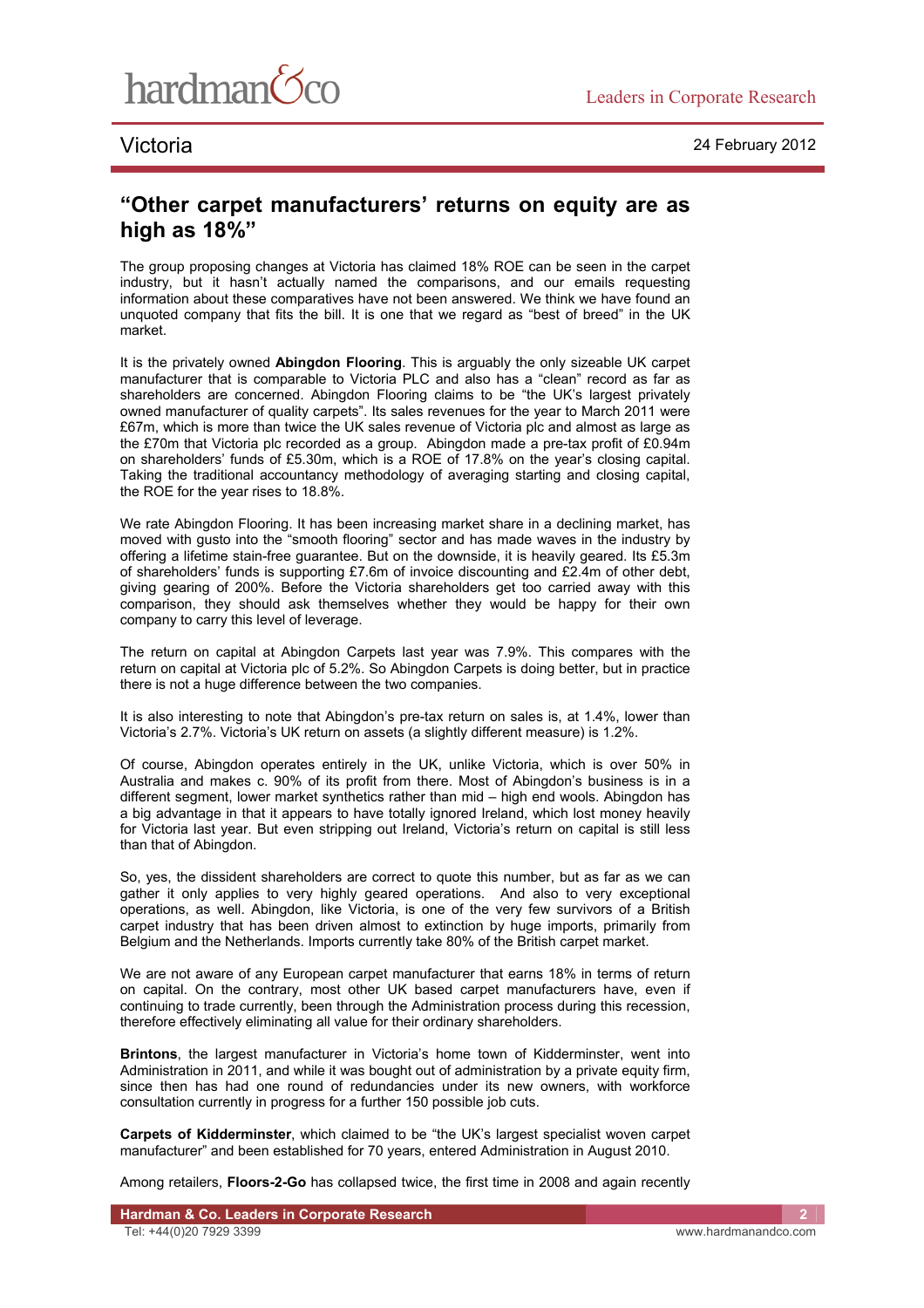

in 2011. **Allied Carpet**s, of course, entered administration in 2009.

Going back before the latest recession, but since the time we began researching Victoria, other quoted companies such as **Gaskell** (March 2005), **Stoddard** (March 2005) and **Carpets International** (August 2003) have entered receivership. The only remaining quoted UK carpet manufacturer apart from Victoria is **Low & Bonar**. This produced a return on capital of 16.8% in its last financial year. However, only a very small part Low & Bonar's business is manufacture of carpet tiles and carpet tile backing.

The current directors are survivors. In the UK carpet industry, that is a rare talent, give them credit for it.

# **Replacing Two Directors with Four**

There are five directors on the Victoria plc board. Two of these, Nikki Beckett (the chair) and Peter Jensen, are non-executive directors. The dissident group wants to replace the two NEDs with four NEDs of its own. This will, if successful, give it four members of a seven member board and therefore board control.

This is the element of the dissident shareholder proposal that we like least.

If the two NEDs, one of which is also chairman, have done such a bad job, then get rid of them by all means. But why not suggest replacing them with two new NEDs, why totally change the composition of the board?

# **Criticism of Victoria's Track Record**

As far as the share price is concerned, Victoria is beyond criticism. More than that, it is one of the great investment stars of the era. We published our first research note on the company on 19 October 1998, when the shares were 63p and the FTSE100 Index was 5133. On the day before the dissident shareholder approach became public, Victoria shares were 275p and the FTSE100 Index was 5419. Throughout this period, Victoria has paid a consistently higher dividend so the comparison on a total return basis is even greater. It has also paid a 'Special Dividend' of 15p/share on asset sales.

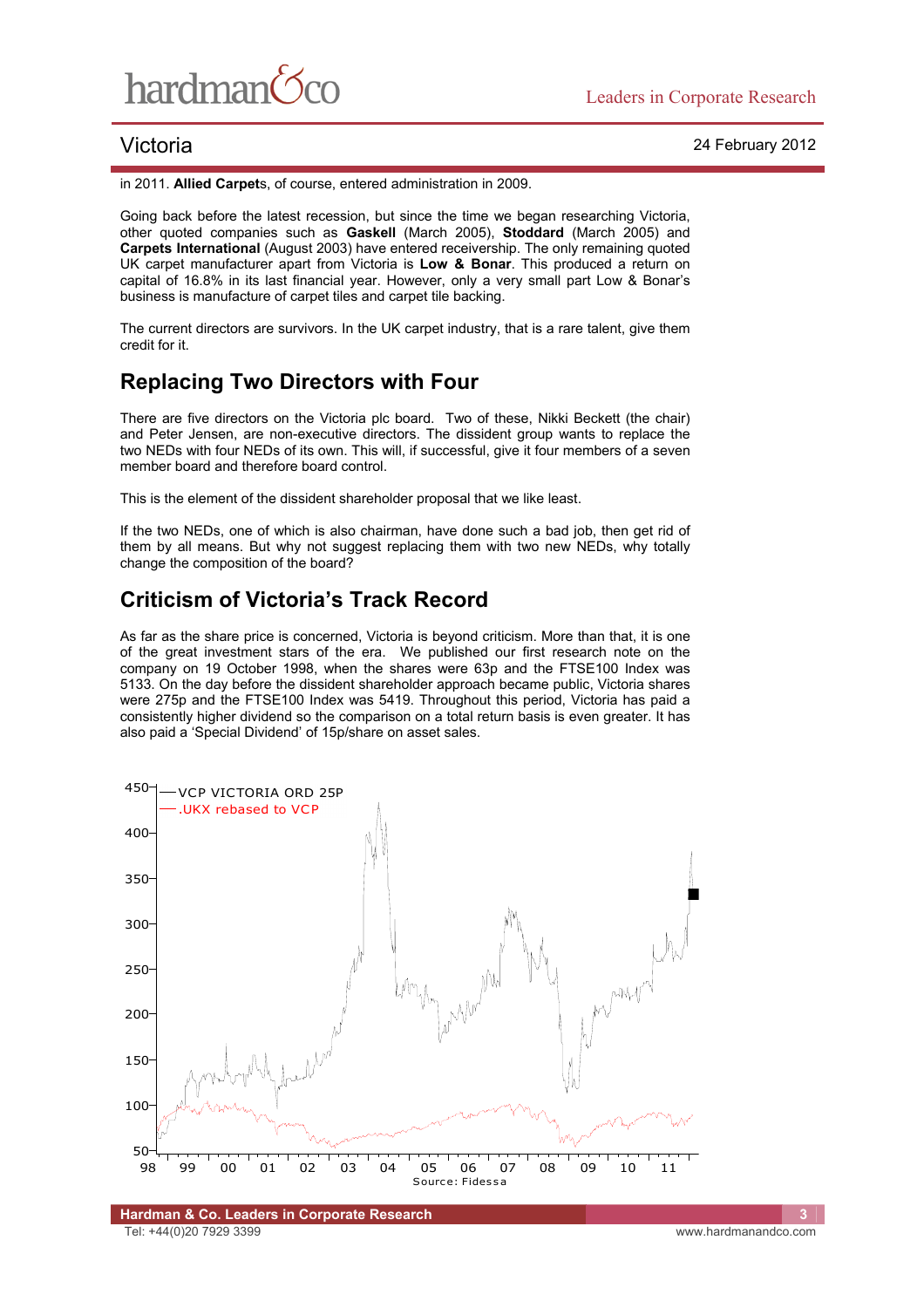

# **Criticism of Victoria's Strategy**

First, Victoria's strategy over the past ten years must have been good, or it would have gone bust like the most of the rest of the British carpet industry.

With hindsight, Victoria would be in better shape today if:

- It had not got involved in Ireland, and in particular not made its Irish acquisitions.
- It had moved earlier into other floor coverings, such as 'luxury vinyl tiles' which it only entered in the UK in 2011, and wood flooring.
- It had moved earlier into carpet tiles, a market it ignored until very recently. Low & Bonar paid 20X earnings for a carpet tile company in 2007.

But hindsight is a wonderful thing.

# **"Too Much Money Tied Up In Working Capital"**

This is an interesting claim by the dissidents. It has some justification, Victoria's inventory in its last published accounts was running at 17 weeks' sales, and in the more recent interim accounts appeared to be rising even from this.

Victoria is a vertically integrated business. It operates yarn spinning for its carpet business, both in the UK and in Australia. Therefore it is carrying the inventory for what are in effect two businesses in its consolidated accounts. Abingdon Flooring is a vertically integrated business as well, and manages an 8 week stock turn, but its vertical integration is with vertical yarn extrusion, not the spinning of wool which is the case with Victoria.

Dig into the notes to the accounts of both companies, and the differences can be seen. On relatively similar annual sales figures, Abingdon is carrying £1.4m of raw materials, and Victoria £6.7m. We put the high Victoria figure down to its policy of buying and carrying large stocks of raw wool, and (in Australia) bulk sourcing SDN (Source Dyed Nylon) from overseas. It may be that the Dissident Consortium wants to examine the benefits of this capital intensive raw materials policy.

In terms of work in progress, the two companies are almost identical.

In terms of finished stock, Victoria carries almost twice as much as Abingdon. But it needs to be remembered that Victoria primarily services the small independent retailers, who order stock in pre-cut lengths rather than entire rolls – and Victoria gets additional margin for providing this extra service. The small independent retailer appears to be a smaller proportion of Abingdon's business. Additionally, Victoria is heavily tied into warehousing and servicing for its largest single customer, John Lewis. Several years ago, in fact, it totally redesigned its storage facilities in order to take a good part of this work out of John Lewis's hands.

The dissidents have a point, but if inventory were squeezed too far, there would be an adverse impact either on the small retailer, or on the John Lewis relationship, and these are the core pillars round which the Victoria business has been built.

Otherwise, finished goods inventory could be cut by a range reduction, a colour reduction, or allowing a greater proportion of "out of stock" lines in the product portfolio at any one time. We don't think that would necessarily be good news either.

# **"Putting The Company Up For Sale In A Rushed And Unplanned Way Is Irresponsible"**

We would have more sympathy for this comment from the dissident shareholders if they had opted to have just two directors on the board, rather than a majority of four. As it is, the hands of the directors have been forced in this matter. For the dissidents to appoint four directors on a board of seven amounts to a change of control. If that is to happen, the

**Hardman & Co. Leaders in Corporate Research** Tel: +44(0)20 7929 3399 www.hardmanandco.com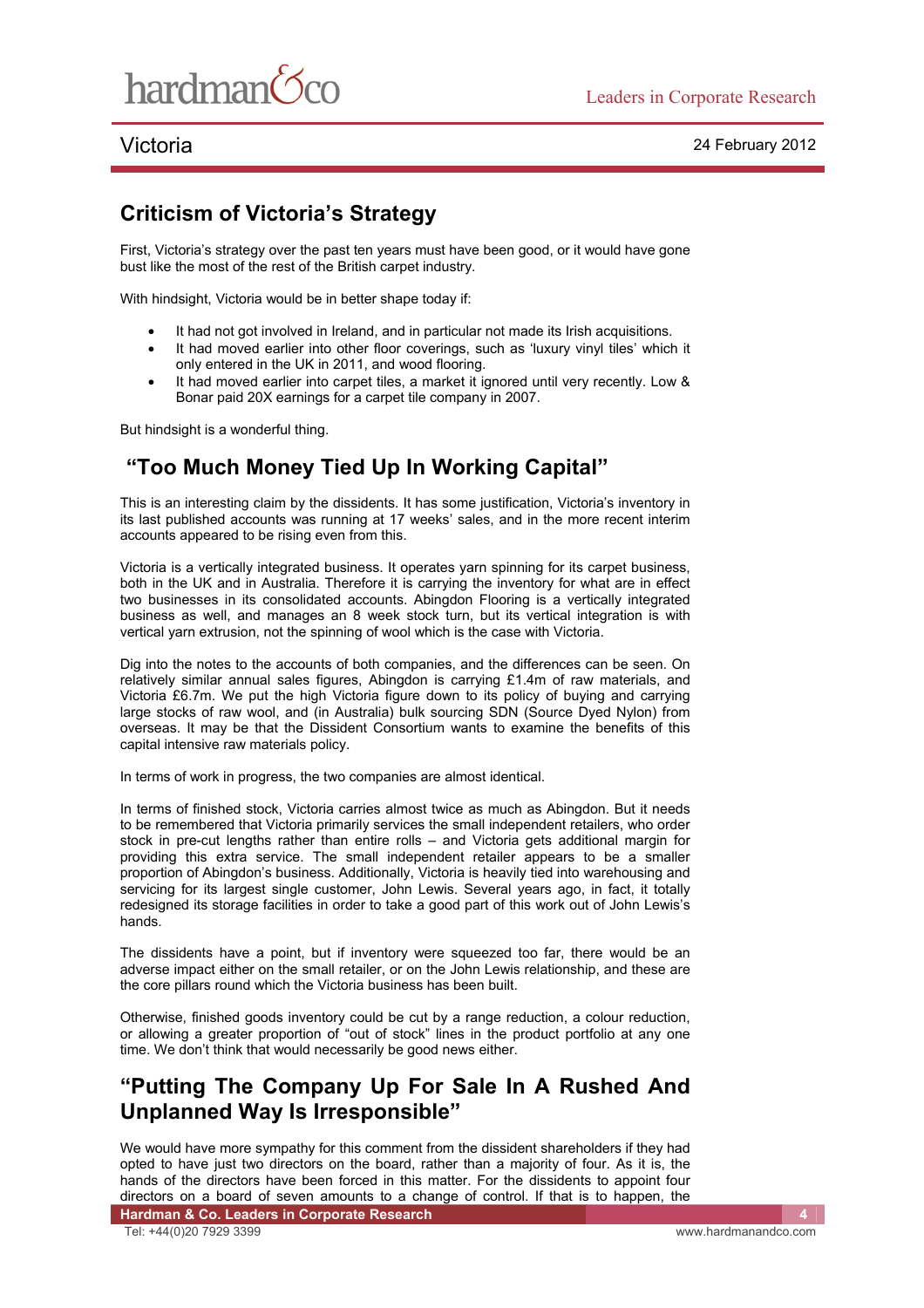

shareholders backing the current directors will want to know what could be obtained from other forms of change of control, i.e. a total sale, or from a partial sale, for example of either the UK or the Australian parts of the business.

If we were shareholders, we would want to know the full range of alternatives.

# **Sale of Non-Core Assets**

The dissidents "note that the current board have agreed to adopt one of our proposals". The planned sale of these assets was discussed in our October 1998 research document, and unless the dissidents know of non-core assets that have escaped our attention, the board has cleared out pretty well most of the potential since then. There two remaining non-core assets that we know of. The first is the cricket pitch in the centre of Kidderminster, value probably c. £1m. The second is some unzoned on which, many years ago, Victoria hoped to build a new factory that is probably worth a tenth of that.

## **Who Are The Members of the Dissident Consortium?**

This question has been raised by the incumbent directors. It is a valid point. Two have been declared, Alexander Anton (an ex director) and Fortress Finance (an institution). They appear to account for less than half the claimed 46% of the shares.

## **"The current board members take more from Victoria in salaries and fees than the shareholders receive in dividends"**

This is completely true. Last year £583,000 was paid out in shareholder dividends, while directors' total remuneration, including benefits in kind was up 28% at £797,000.

This is not just a cheap debating point on the part of the dissidents. There are a number of quoted companies where directors rip off their shareholders. However, this is not one of them. We think this for the following reasons.

This is a five person board, three of whom are executive directors. One director takes 40% of this – Barry Poynter, with a total package of £340,000. Poynter runs the Australian operation, which has been the best performing part of the business for years. The Australian Dollar has risen by more than 50% against the UK£ in the last three years, which makes his package expressed in UK£ somewhat difficult to control. The dissident group has not asked for Poynter's removal. Apart from Poynter, the salaries do not appear unusual.



The answer is to raise the dividend, 1.9X covered last year with substantially more cover available for the current year as the profits in H1 were up strongly. Whichever party does that, we shall be happy.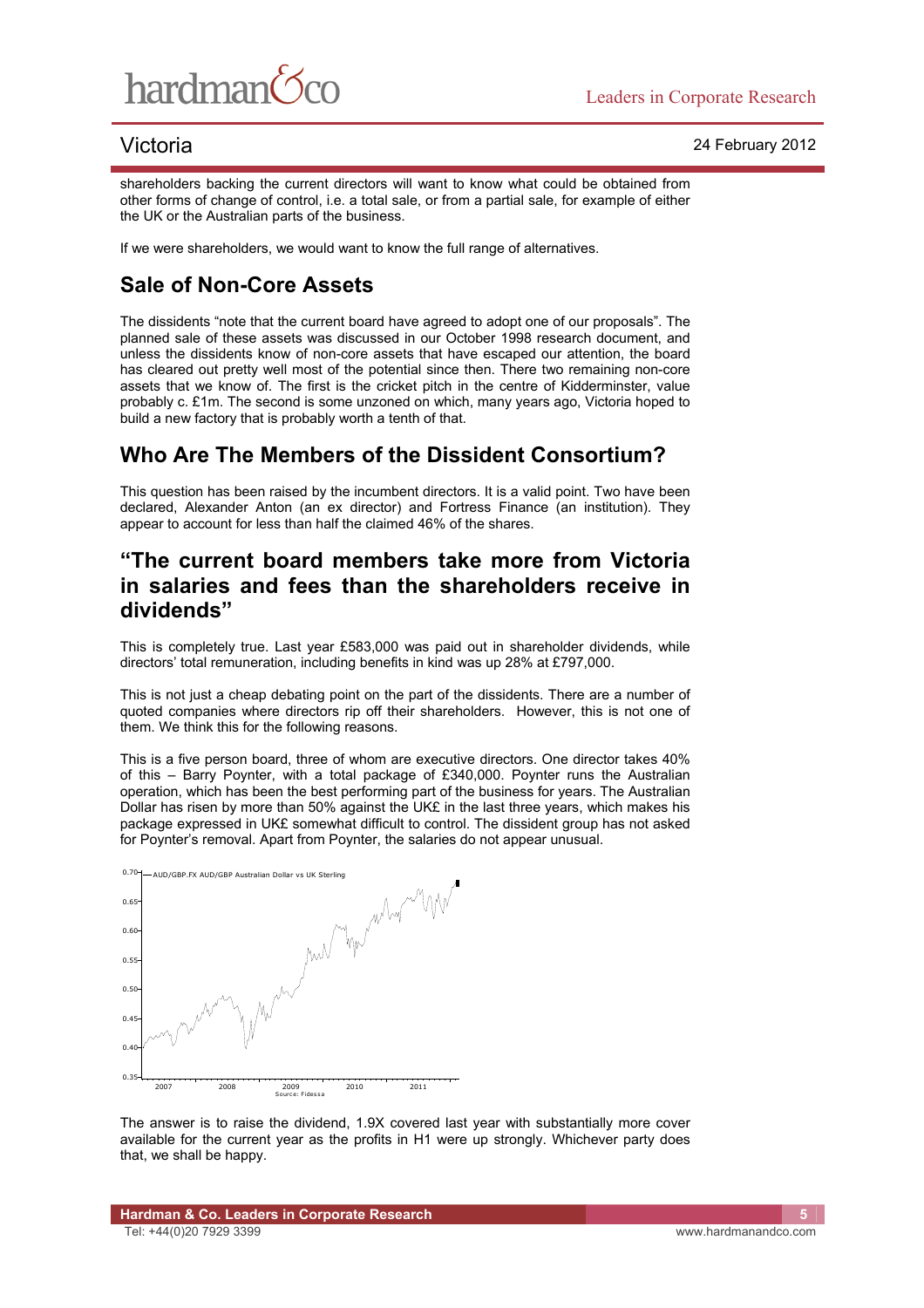

## **What Would The Dissidents Do?**

After almost two months we still don't have a totally clear picture of what the Consortium would do if it gained board control. But we have an increasingly clear idea of what it would not do, and in ruling out so many options, the Consortium has almost by default committed itself to being conventional, even though it says "no strategic opportunity is being ruled in or out".

Their key points appear to be:

- Growing the company, both in the UK and Australia. So, the UK won't be shut down and sold off for its assets (though industrial property in Kidderminster currently and liquidation of carpet stocks probably wouldn't raise asset value).
- Particularly, growth in Australia. "High growth opportunities . . . where Victoria is missing out". Does this mean Australian acquisitions?
- Reducing working capital.
- Minimising debt.
- Presumably, in view of the objection to putting the company up for sale, not looking for a takeover.

**There is over a week to go yet. It should be an interesting time. But the key message is, whatever you think, make sure you vote**.